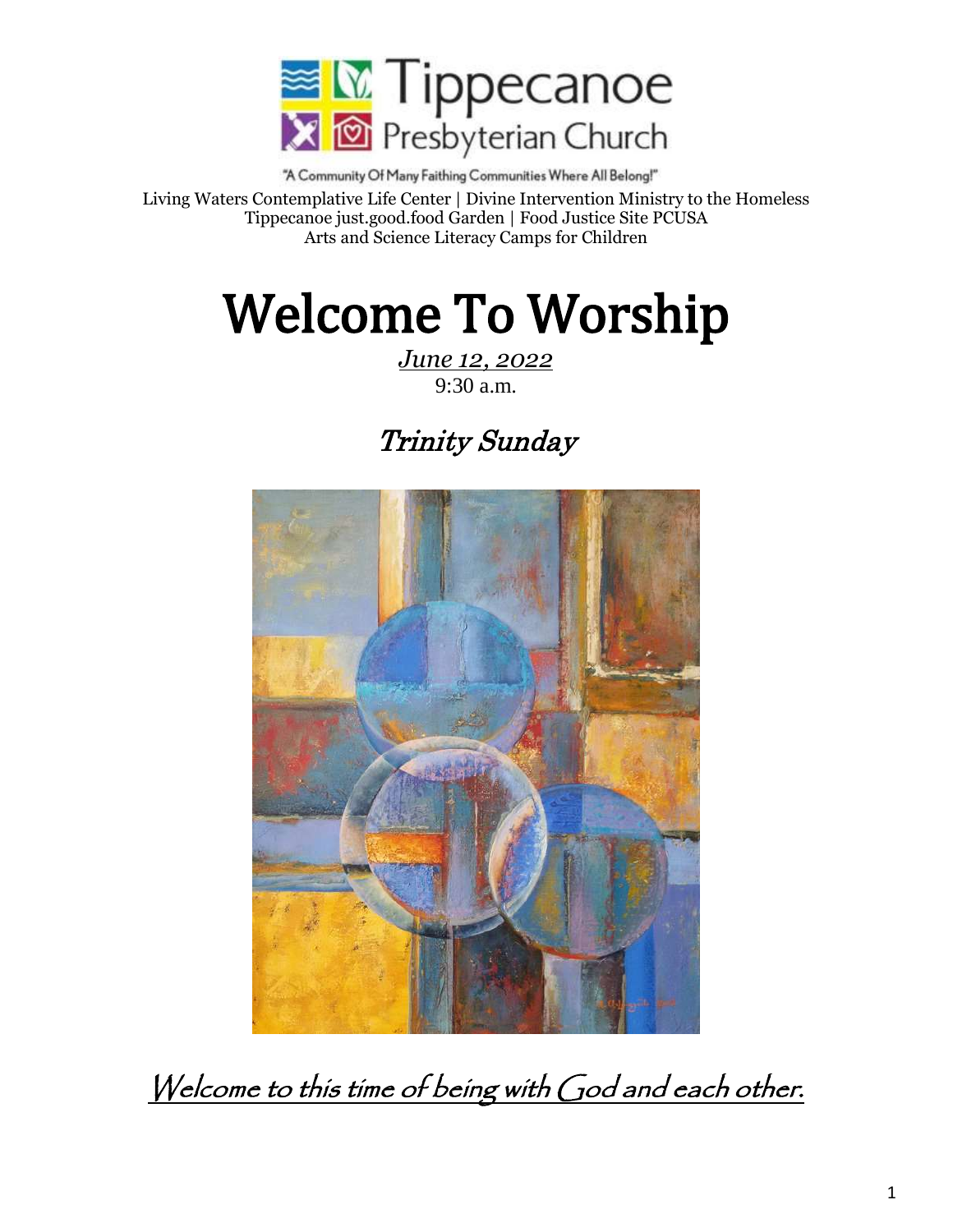### **TODAY'S WORSHIP** *Trinity Sunday*

Preparing to Worship…



*"Wisdom at the Crossroads"*  $\sim\sim\sim$ 

**Prelude: Zo Trembley**

**Welcome and community news**

# **Readying Ourselves for Worship**

*Surely God is in this place, Holy Ground! Surely God is in this place, Holy Ground!*

### **A Prayer to Center Ourselves in this Moment**

*Adoration*

We cannot tell how much the sound of silence, creation's beauty, gloriously aflame; we cannot tell how much the sight of starlit heavens moves us to prayer, to praise creation's Maker, and our own.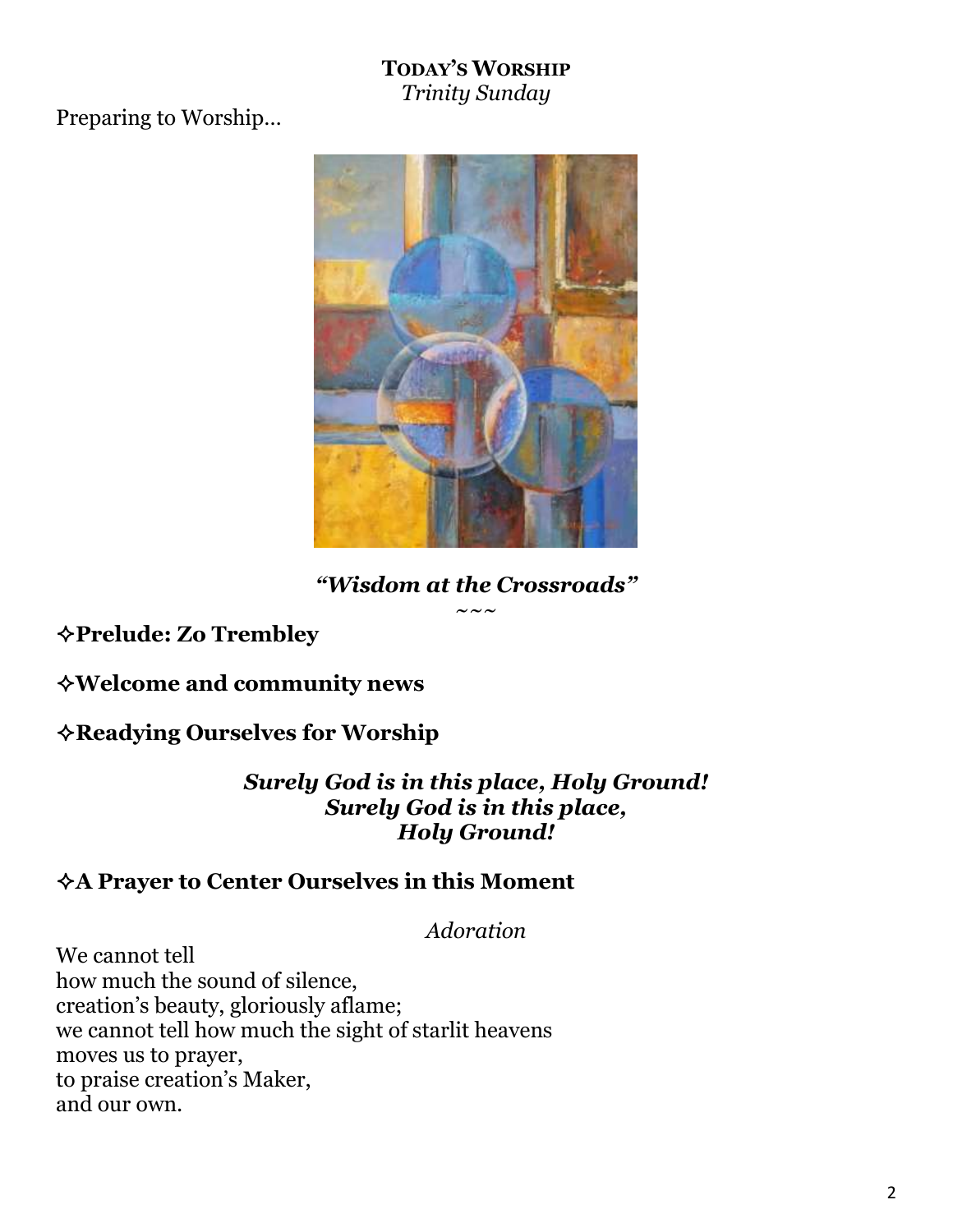We cannot tell how much the son of Mary, the man of Nazareth, the son of God upon a tree; we cannot tell how much the man of sorrows moves us to prayer, to praise the One who gives our lives a meaning and a goal.

We cannot tell how much the Spirit's comfort, how much the wind of freedom means to us. We cannot tell – for words cannot contain the love beyond all loves, the truth that in the end there is only God. *(From "The Pattern of Our Days: Worship in the Celtic Tradition" from the Iona Community)*



**Becoming Present to God and Each Other…Our Check-in:** How Are You as You Arrive…how is it with your spirit?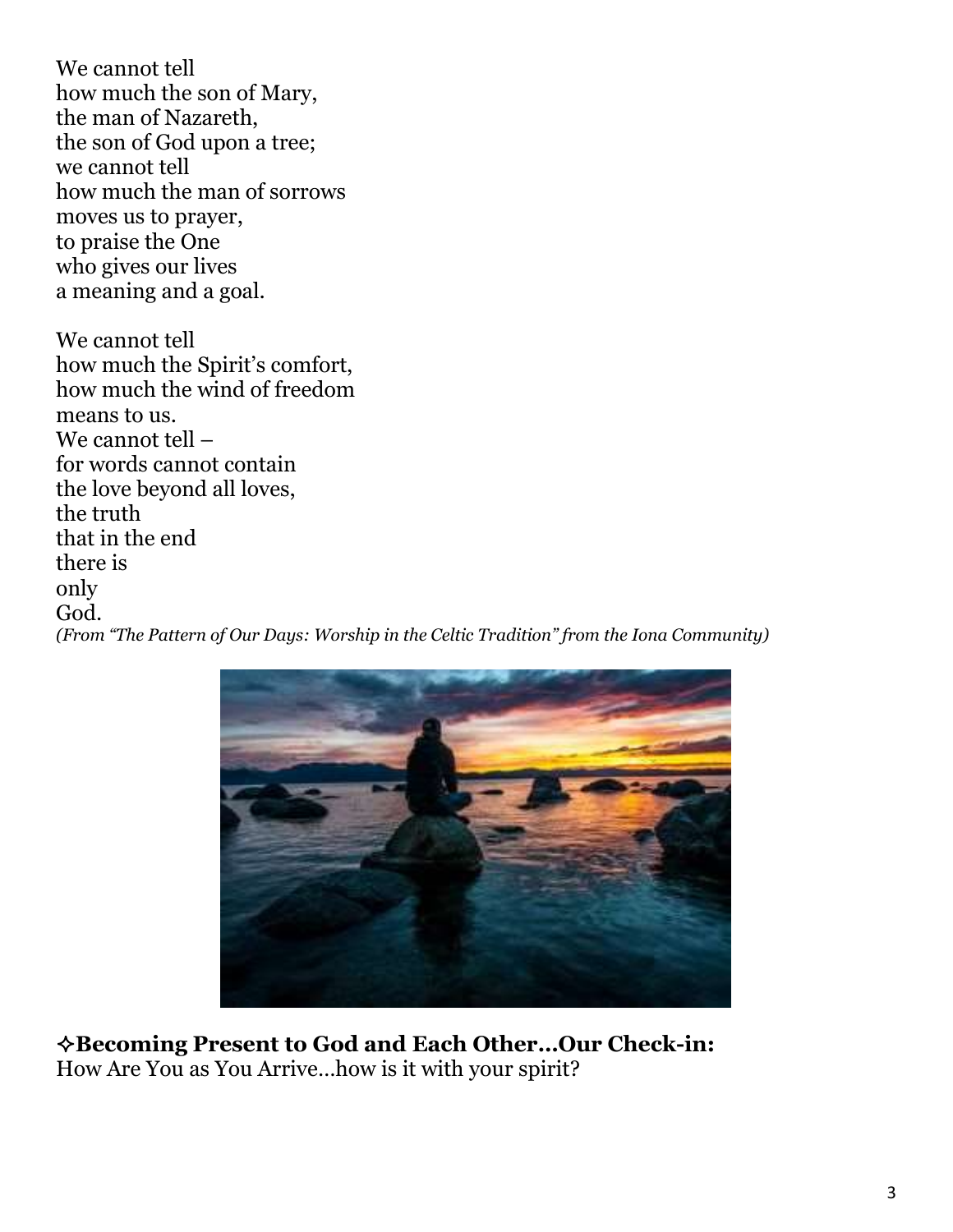### **~ The Joy of Passing the Peace ~**



# **And the Children Will Lead the Way: Kids' Time**



### **Gathering as God's People: Trinity, Mystery, Wisdom**



Today is Trinity Sunday - the first Sunday after Pentecost - when we proclaim the mystery of our faith in the triune God. Throughout Eastertide we explored the concepts of "both/and," and certainly, the Triune nature of God is another opportunity to think beyond dualism and consider the mystery of the Divine.

Rather than go through some intellectual exercise attempting to pull apart what the trinity is all about, I want to share with you a couple of perspectives articulated by public theologians who speak directly to this and reveal to us how this thinking and believing applies in our own lives.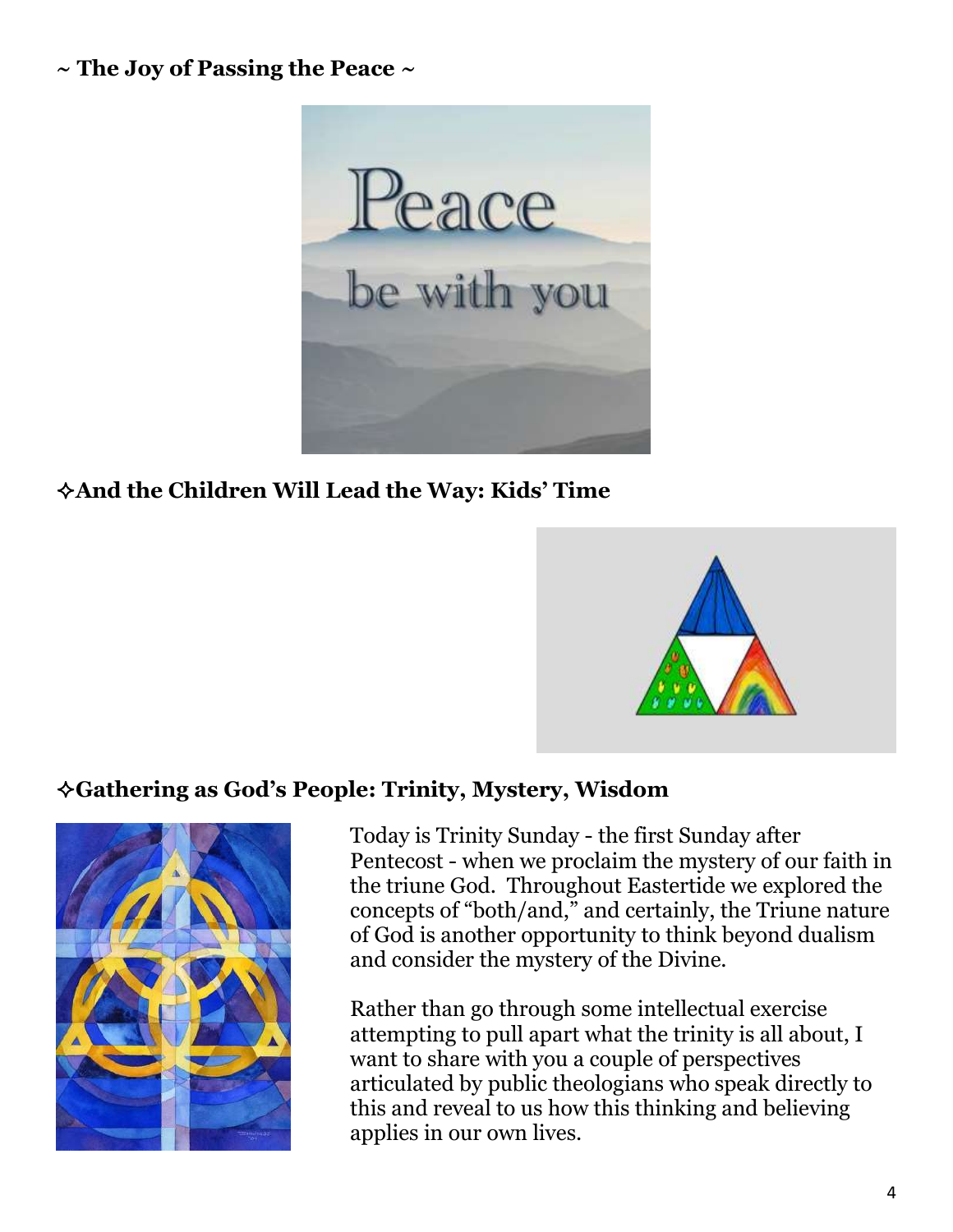The writer and minister, Nadia Bolz-Weber notes that we "…dwell and wrestle with the sacred mystery of that which is one, being multiple, and the multiple, one. God is three in One…what some call the Father, Son, and Holy Spirit; Yahweh, Jesus, and Sophia; the divine parent, liberator, and advocate; the creator, redeemer, and sustainer. God is these three identities, and yet one identity. These three…being so deeply connected and interwoven so as to be indivisible. I in you and you in me and us in them. This is the nature of who God is – relational, but in a particularly intimate way – a way marked by deep connection and knowing and love."

We are reminded of the gift of connection and the intentional relationship that we forge with God and experience with one another. Richard Rohr also points to relationship, as he writes, "The Mystery of God as Trinity invites us into full participation with God, a flow, a relationship, a waterwheel of always outpouring love. Trinity basically says that God is a verb much more than a noun. Some Christian mystics taught that all of creation is being taken back into this flow of eternal life, almost as if we are a "Fourth Person" of the Eternal Flow of God or, as Jesus put it, "so that where I am you also may be" (John 14:3).

This week, as we reflect on the Mystery, we will also contemplate Bible Wisdom teachings that reveal the role of Wisdom and how it informs our journey of faith.

We all have human wisdom. Call it intuition, call it life experience - we all have wisdom. Wisdom often exists beneath our consciousness. In a secular sense, wisdom is the sum of our experiences, the perspectives and insights that are part of our core being. This form of wisdom can also be recognized as an aspect of God's presence in our lives. As we are innately wise, we are innately connected with God.

We need Wisdom's presence and voice. We need to hear her beauty, acknowledge her integrity, appreciate her fresh perspective. On Trinity Sunday, we can turn our attention to remembering our own wisdom alongside divine Wisdom. So let us walk along beside one another, listening for the wisdom we can share with one another.



# **Gathering Hymn 451 Open My Eyes, That I May See**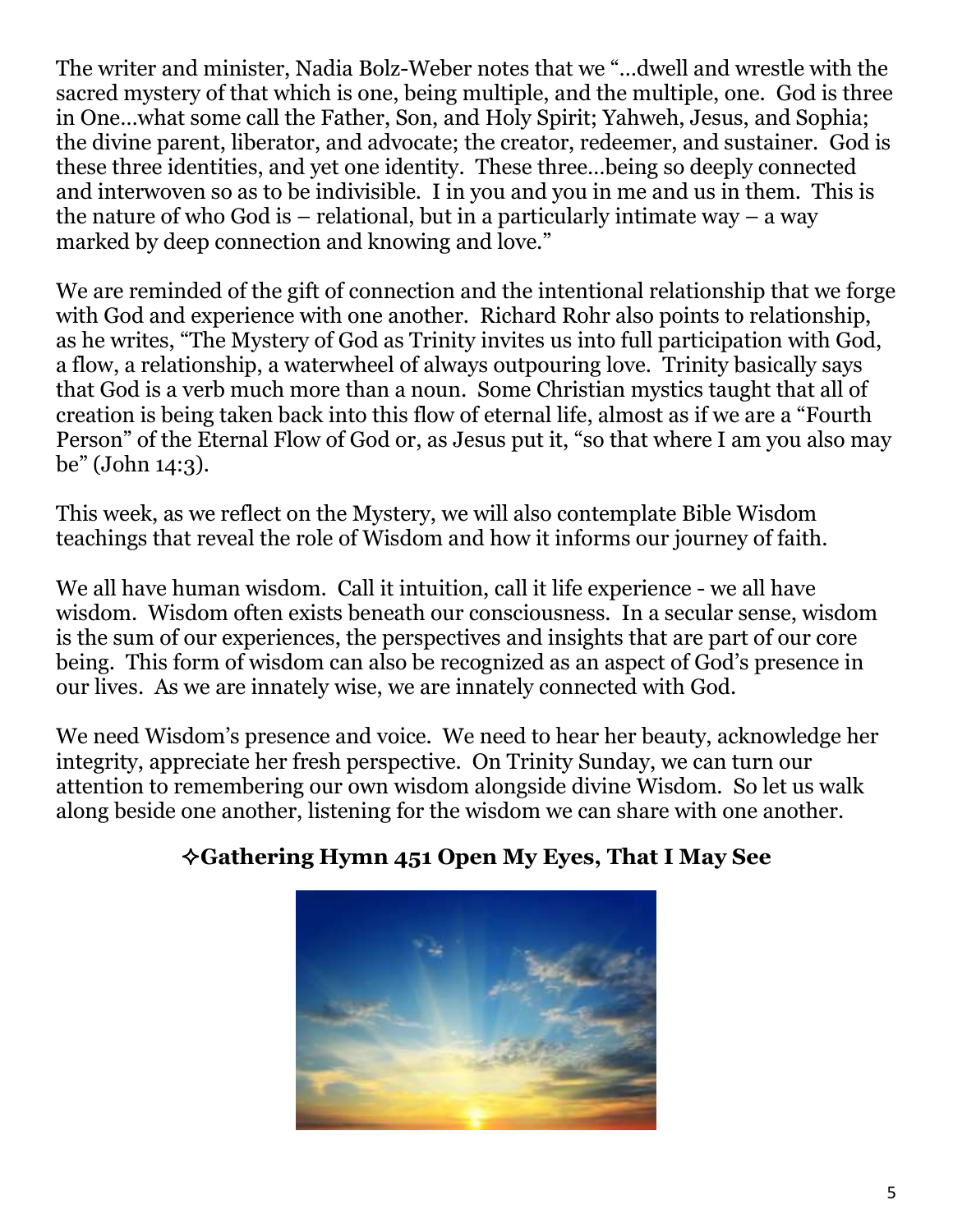# **Opening Ourselves to God's Grace**

One: Come among us, God, You who hurled the stars into space and shaped the spider's weaving. **All: Come, God, and meet us here.**

One: Come among us, Jesus, You who walked the long road to Bethlehem and lit a flame that dances forever. **All: Come, Jesus, and meet us here.**

One: Come among us, Holy Spirit, You who breathe life into us, working in us, through us, and among us. **All: Come, Holy Spirit, and meet us here.**



### **Sharing our Innermost Lives with God**

O blessed Trinity, in whom we know the Maker of all things seen and unseen, the Savior of all both near and far: By your Spirit enable us to worship your divine majesty, that with all the company of heaven we may magnify your glorious name, saying: Holy, holy, holy. Glory to you, O Lord most high. Amen.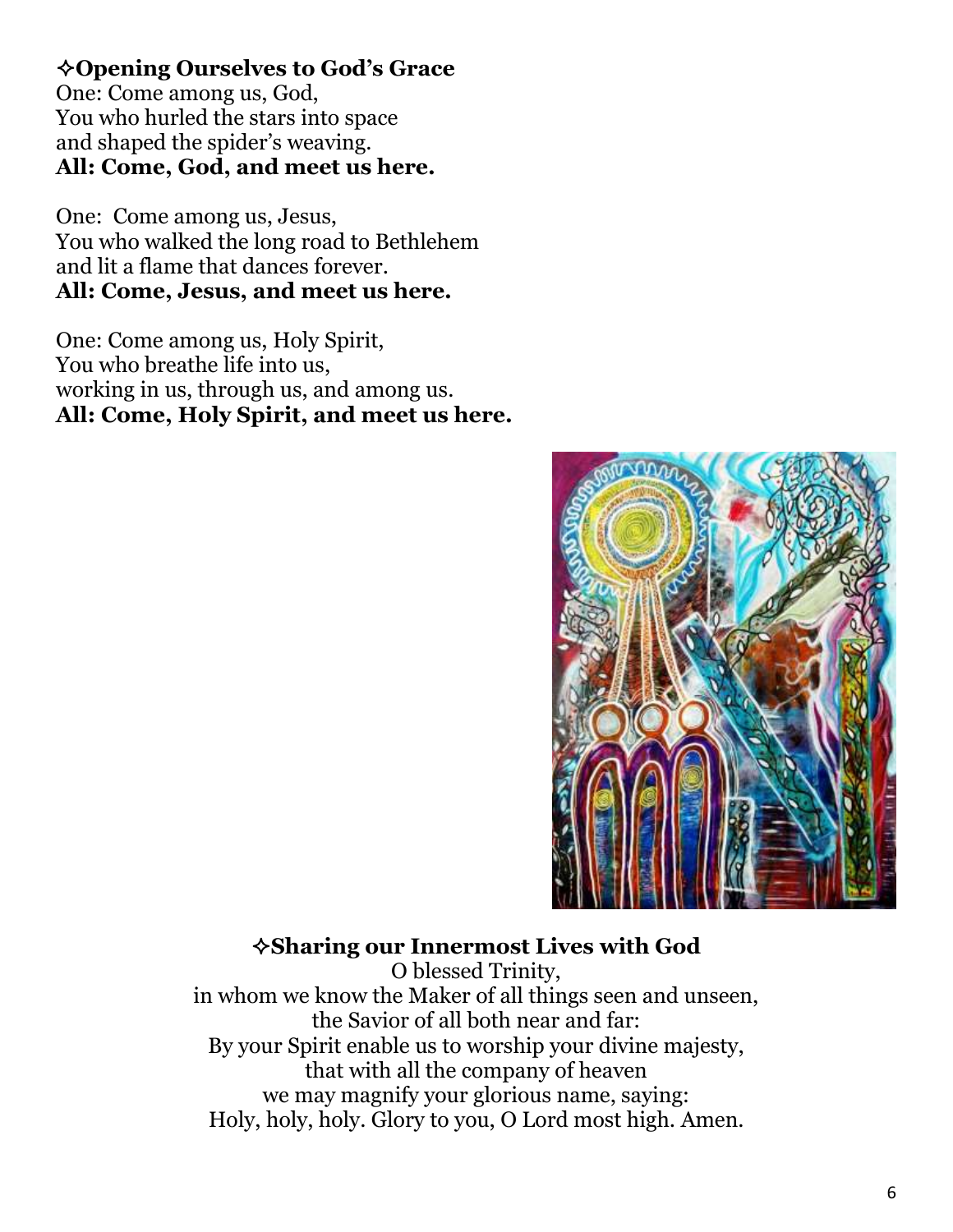Let us enter into a few minutes of quiet. Our gathered community enables us to become even more aware of the Divine presence. Enter the sacred awareness of God's accompaniment as you seek understanding and connection.



# **Short period of silent reflection**

# **Special Music: 174 Come and Seek the Ways of Wisdom**

Holy Spirit, may we hear your precious word for us today. May we grow in wisdom, strength, and love as we open our ears, our minds, and our hearts to the transformative message you have in store for each of us. Amen.

# **Bible Wisdom Teachings**

#### **Proverbs 8:1-4, 22-31**

#### **Reflection Questions**

How do you recognize wisdom? Do you pay attention to the wisdom within and around you? What truths does wisdom reveal to you?

### **Reflection Questions**

#### **Romans 5:1-5**

In what ways have you grown through painful experiences? What wounds do you still carry? How do you tap into God's love when you are struggling to feel hopeful?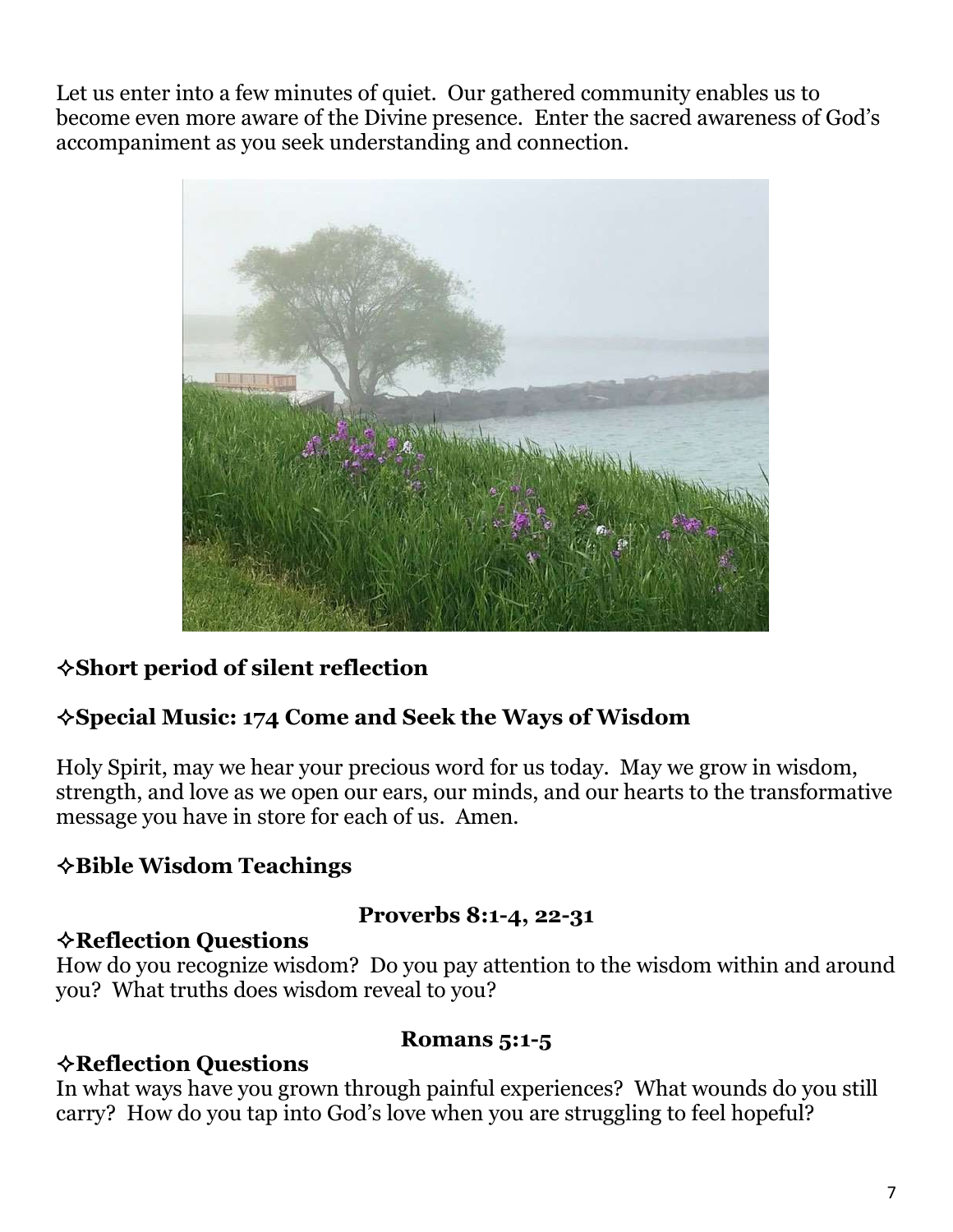### **Message** *"***Wisdom at the Crossroads"** Rev. Trish Eckert



**Hymn: 818 By Gracious Powers**

**Sharing Our Wisdom**

**Affirming Our Faith with Intention…Our Prayer**

**We believe in God, maker and re-maker of everything that is, in whom there is always more, and more to come; and by whose wonder, work, and will,** 

**even the dead find life. We believe in God.**

**We believe in Jesus Christ, maker and re-maker of tables and tales, in whom the welcome is wide, the feasting free; and by whose weeping, words, and wounds, even the lost are found. We believe in Jesus Christ.**

**We believe in the Holy Spirit, maker and re-maker of imagination, whose eyes see over the horizon, beyond the end; and by whose urgency and fire,** 

**even the truth gets told. We believe in the Holy Spirit.**

**Therefore, we also believe that everything that lives can be reborn,** 

**all hidden things can come to light, all broken things can be remade, the empty larder can be filled, and promises gone stale and hard can taste like bread again.**

**And we believe the old, old Story can be told again to thrill sad hearts like rediscovered love; that even lost and frightened lambs like us can be retrieved, restored to courage, and declare the Truth that makes the tyrants tumble and the captives free.**

(Mary Luti, accessed via [https://revgalblogpals.org/\)](https://revgalblogpals.org/)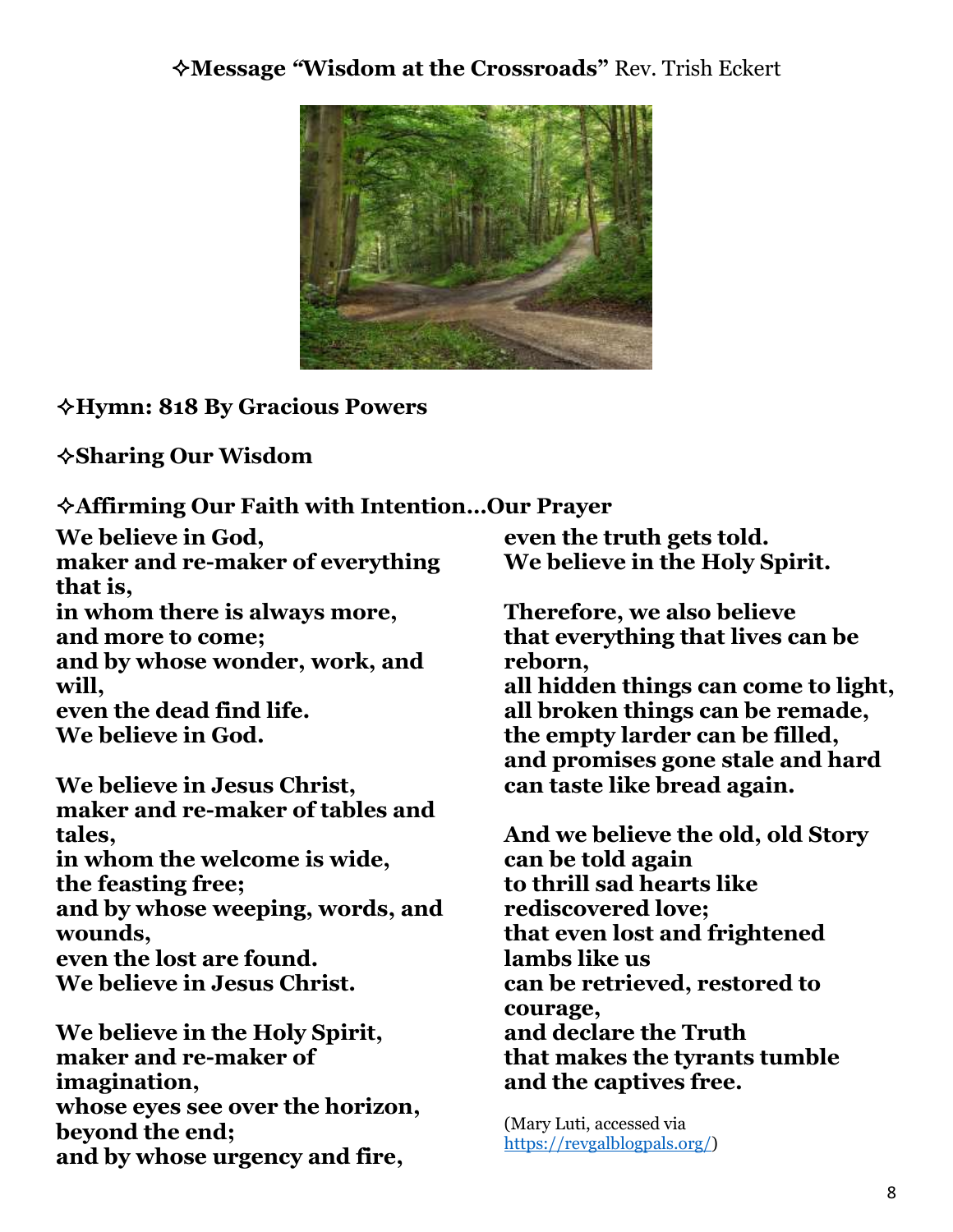# **A Moment of Quiet for Everyone**



# **Community Prayers and the Pastoral Prayer**

God of Wisdom, we come to you filled with awe, and hope, and worry, struggling to hear and act upon the wisdom you have implanted within us.

You accompany us at all times and in all things, but we lose sight of your presence, your lessons, your grace.

Where we have doubts, hold anger against our neighbors, and act in our own selfinterests, convict us by Your Spirit. Where we have memories that haunt and traumatize us, heal us. Where we are stuck in our preferences and prejudices, free us. We pray for the war-weary. We pray for all of us who suffer from the scourge of gun violence. We pray for the grieving and those in pain, for the hurting and for those who cause pain.

Turn our hearts to you again, we pray, and reveal to us your life-giving wisdom. Amen.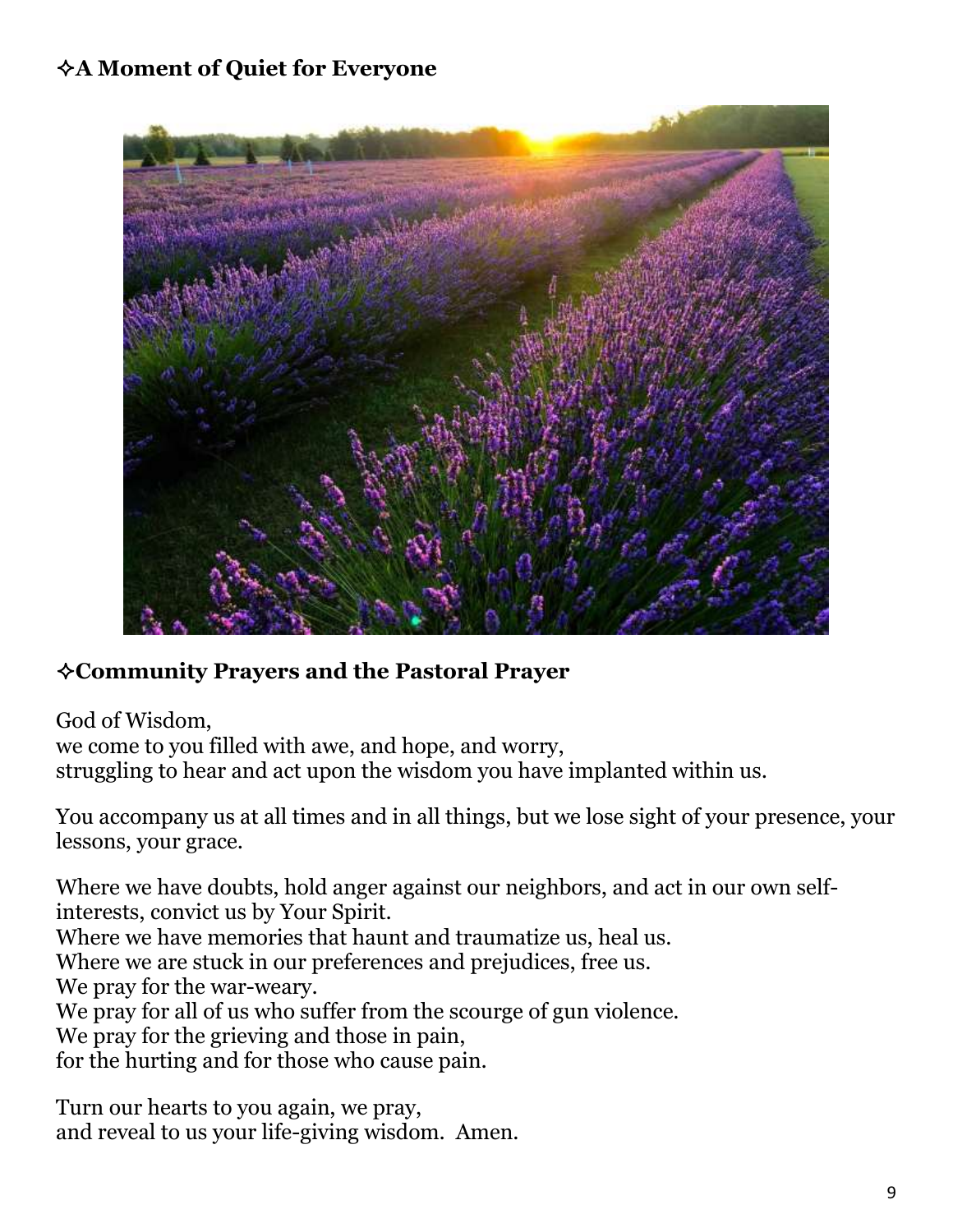*The Lord's Prayer (New Zealand Prayer Book)*  **ALL: Eternal Spirit Earth-maker, Pain-bearer, Life-giver, source of all that is and that shall be, Father and Mother of us all. Loving God, in whom is heaven. The hallowing of your name echoes through the universe! The way of your justice be followed by the peoples of the earth! Your heavenly will be done by all created beings! Your commonwealth of peace and freedom sustain our hope and come on earth. With the bread we need for today, feed us. In the hurts we absorb from one another, forgive us. In times of temptation and test, spare us. From the grip of all that is evil, free us. For you reign in the glory of the power that is love, now and forever. Amen.**



*"Wisdom Sophia" by Mirta Toledo*

#### **Benediction**

Go now with the peace of God resting upon you. Go with the love of Christ dwelling within you. And depart with the presence of the Holy Spirit abiding in your heart, mind, and soul. Amen.